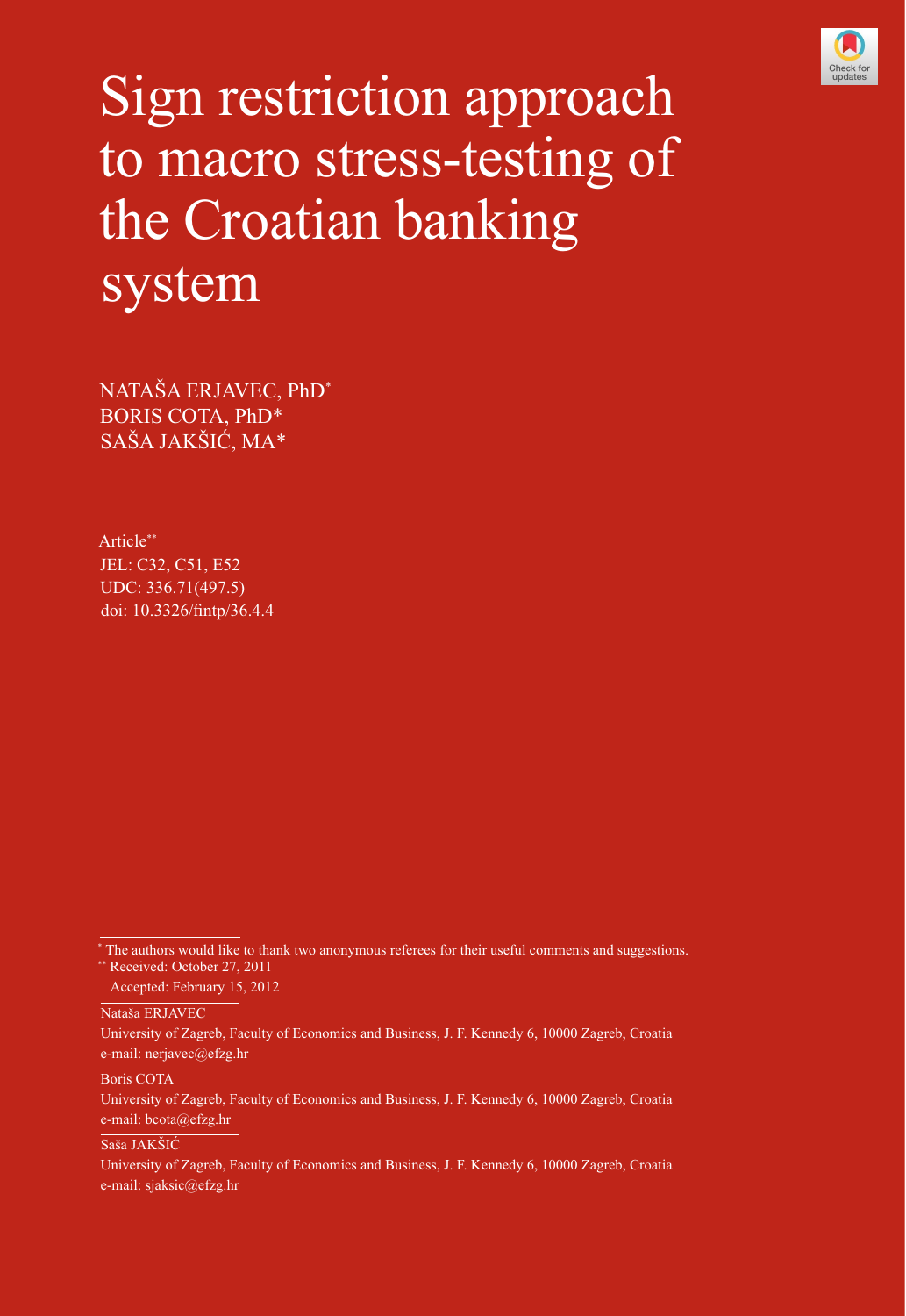## 396 **Abstract**

*The paper employs Uhlig's sign restriction approach to stress-testing of the Croatian banking system. The analysis is based on a standard monetary VAR compri*sing real economic activity, inflation and short-term interest rates augmented by *the ratio of non-performing loans or return on average equity, both measures representing the aggregate banking sector. In spite of the selected indicator, the results suggest a strong sensitivity of the Croatian banking sector to macroeconomic shocks. The effects are the strongest for contractionary monetary policy shocks, followed by negative demand shocks while the effects of supply shocks turned out to be statistically insignificant. Since Croatia is a small open economy with* banking the dominant financial sector, the results obtained could be interesting for *policy makers in Croatia and other transition economies with similar characteristics.* 

*Keywords: sign restriction, macroeconomic shocks, Croatia*

#### **1 INTRODUCTION**

Croatia is a small open economy with banking the dominant financial sector and small participation of financial institutions or instruments other than bank loans. At the beginning of the year 2011 the Croatian banking sector consisted of 34 banks. The six largest banks accounted for 82.2% of total assets of the banking sector. As for the ownership structure, banks in foreign ownership accounted for 90.6% of the assets of the Croatian banking sector and only 1.4% of the assets related to state owned banks (CNB, 2011a). The assets of the banking sector are predominately related to credit activities (81%) and, in accordance with the asset structure, the revenue structure of the Croatian banking sector indicates that credit activities (interest from loans) are the dominant revenue of banks in Croatia (CNB, 2011b).

This paper investigates the dynamics of banking sector response to macroeconomic shocks in Croatia. The analysis is based on a standard monetary unrestricted VAR model comprising real economic activity, inflation and short-term interest rates augmented by a variable that represents the aggregate banking sector in Croatia. The aggregate banking sector is represented by two variables: ratio of non-performing loans (NPLR) as a measure of credit risk and return on average equity (ROAE) of the Croatian banking sector as a measure of profitability<sup>1</sup>. Furthermore, in order to take account of the fact that Croatia is a small open economy, a variable that represents the real economic activity of the European Union is added to the model as an additional exogenous variable. These macroeconomic and financial variables are a part of a standard macroeconomic stress-testing fra-

36 (4) 395-412 (2012) FINANCIAL THEORY AND PRACTICE 36 (4) 395-412 (2012) PRACTICE FINANCIAL THEORY

<sup>&</sup>lt;sup>1</sup> In stress-testing scenarios profit and capital are considered as a buffer against risks and exposures (Cihak, 2007).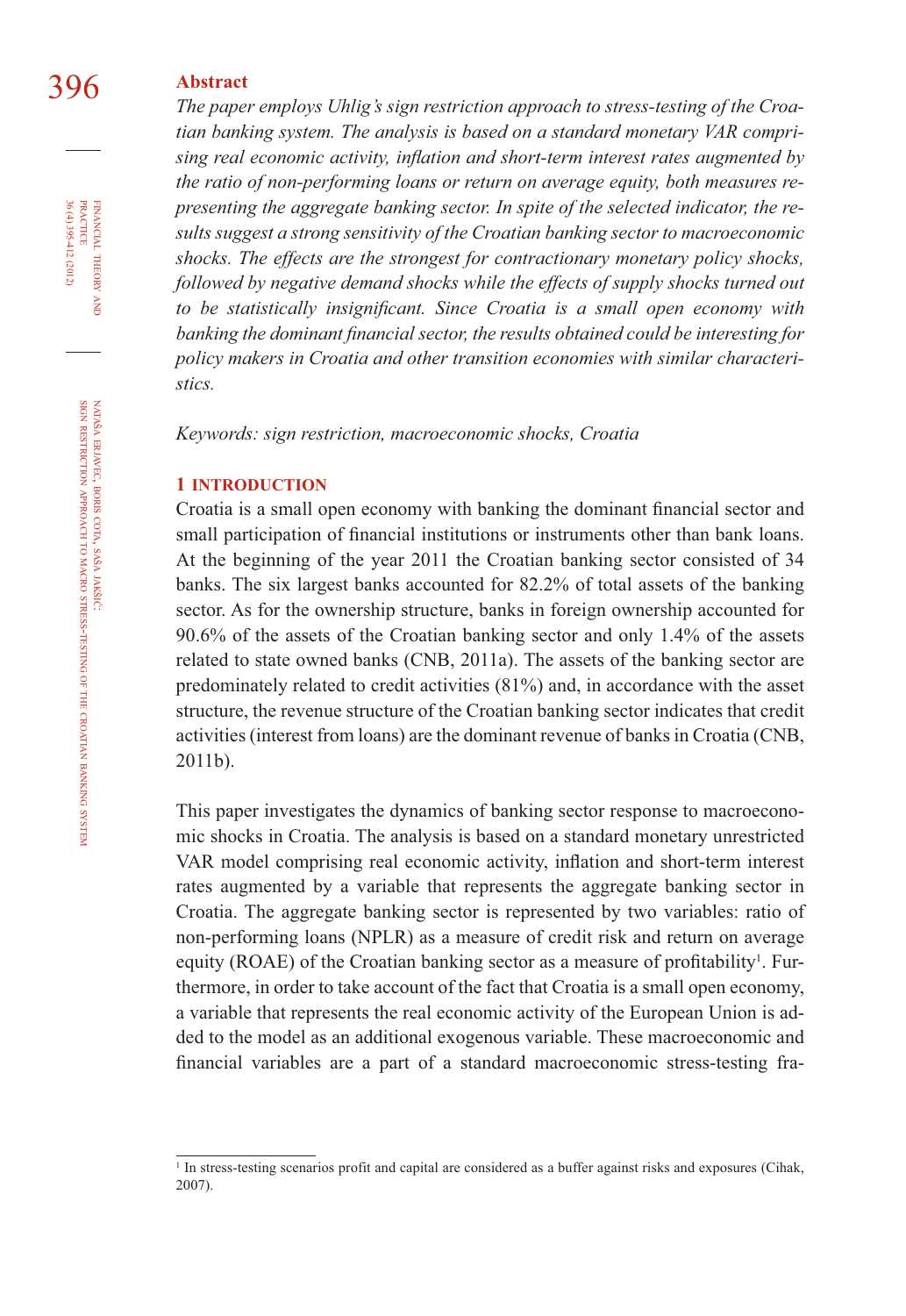In addition to standard macroeconomic stress-testing procedures, the effects of shocks in this paper are estimated by using an agnostic sign restriction method proposed by Uhlig (2005). Based on the Bayesian estimation of a structural VAR, structural shocks are identified by imposing theoretically motivated short-run sign restrictions on impulse response functions. We identify a contractionary monetary policy shock, a negative demand shock and a negative supply shock. The same identification restrictions have been previously proposed by several authors such as: Farrant and Peersman (2005) for the euro area, the United Kingdom, Japan, Canada and the USA; Peersman and Straub (2006) for the USA and euro area; Eickmeier, Hofmann and Worms (2009) for Germany and the euro area; and Dovern, Meier and Vilsmeier (2010) for Germany. Dovern, Meier and Vilsmeier (2010) employ data on German banks' income and loss statements to model the interaction between the banking sector and the macroeconomy. Besides banking sector indicators (write-offs and return on average equity) other variables included in the model are: the real GDP, the consumer prices, the 3-months interest rate and USA GDP as an exogenous variable. The authors employ the sign restriction approach proposed by Uhlig (2005) for the identification of shocks. Their analysis indicates that both banking sector indicators are strongly affected by monetary policy shocks. On the other hand, the aggregate demand shocks have only limited effects while the aggregate supply shocks do not have a significant impact on banking sector indicators. Eickmeier, Hofmann and Worms (2009) analyze how bank lending responds dynamically to aggregate supply, demand and monetary policy shocks in Germany and the eurozone. The analysis is based on a standard VAR model comprising the variables real GDP, the price level and the short-term nominal interest rates. The stock of outstanding bank loans is employed as a banking indicator and the shocks are identified using the sign restriction approach. The authors find broadly similar results for both areas with a few important differences: the response of the banking indicator is more persistent in Germany, while in the eurozone only the response to a monetary policy shock turned out to be statistically significant. Farrant and Peersman (2005) employ the same set of sign restrictions in order to analyze the shock absorbing capacity of the real exchange rate for the eurozone, the United Kingdom, Japan, Canada and the USA. In addition to aggregate supply and demand shocks, the authors make a distinction between monetary policy shocks and pure exchange rate shocks. The authors find a substantial contemporaneous effect of both monetary policy and pure exchange rate shocks. Peersman and Straub (2006) use a VAR model with sign restrictions that are robust to model and parameter uncertainty to estimate the effects of monetary policy, preference, government spending, investment, price mark-up, technology, and labour supply shocks on macroeconomic variables in the USA and the

PRACTICE<br>36 (4) 395-412 (2012) PRACTICE FINANCIAL THEORY FINANCIAL 36 (4) 395-412 (2012) THEORY AND

<sup>2</sup> For instance see Kalirai and Schleicher (2002) and Blaschke et al. (2001). For a more detailed overview on macroeconomic stress-testing see Quagliariello (2009).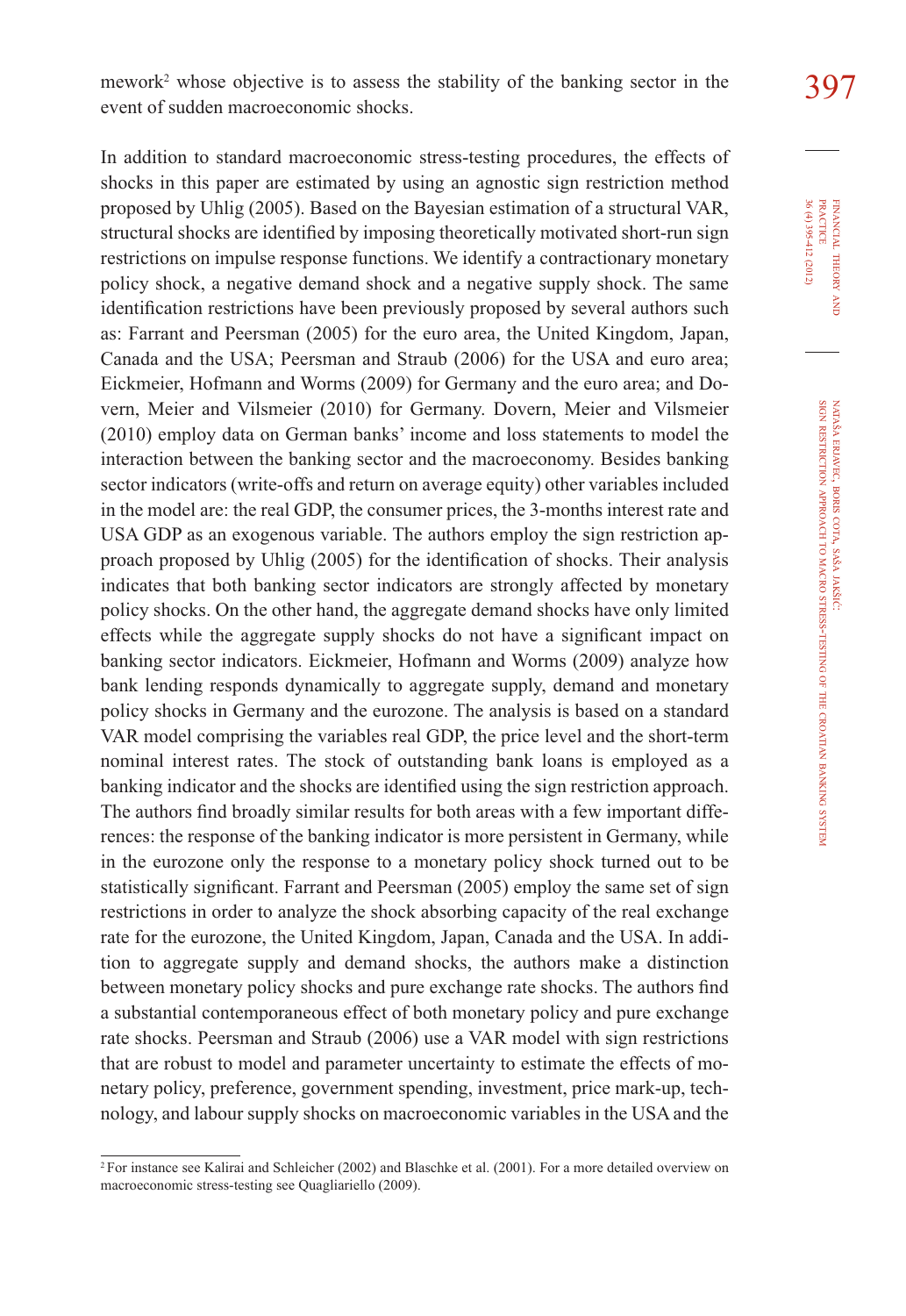398 eurozone. In order to identify a broader set of shocks, the authors employ a larger set of variables.

> The results of our study point out the importance of monetary policy for the stability of the Croatian banking sector; the effects of contractionary monetary policy shock on both variables are highly persistent even a couple of years following the shock. The main contribution of our paper to the existing literature focusing on macroeconomic stress-testing is the application of VAR methodology and the sign restriction procedure proposed by Uhlig (2005) in stress-testing of the Croatian banking system. As existing studies are restricted to large economies like Germany, USA and the eurozone, the results for a small open economy as Croatia might be of substantial interest. Furthermore, apart from the Croatian National Bank's Financial Stability Reports that perform stress-testing following the methodology of the International Monetary Fund<sup>3</sup>, no complete macroeconometric study testing the fragility of the Croatian banking system has been carried out so far. The IMF approach is based on a single factor sensitivity test where the impact of a change in the key variable of interest<sup>4</sup> on banks' balance sheets is analysed. The drawback of this approach is that it does not account for the dynamics between banking and key macroeconomic variables, as opposed to the VAR methodology, which allows for interactions between variables and potential feedback effects from the financial markets and the real economy.

> The paper is organized as follows: the next section presents a short description of the data set used in this study and lists the sources from which the data were obtained. The methodology applied is briefly described in section three. Section four presents the empirical results for both banking sector variables. Section five concludes with a brief summary of the main results and suggestions for further steps in research.

#### **2 DATA**

Macroeconomic variables used in this study are: growth rate of Croatian real GDP (GDPRH), growth rate of European Union real GDP (GDPEU), Croatian shortterm interest rates (IRHR) and inflation in Croatia (INF). As an indicator of Croatian banking sector we consider two variables: changes in the ratio of non-performing loans<sup>5</sup> (DNPLR) and return on average equity (ROAE). The banking variables refer to the banking sector as an aggregate. The selected macroeconomic and financial variables are a part of a standard macroeconomic stress-testing fra-

36 (4) 395-412 (2012) FINANCIAL THEORY<br>PRACTICE 36 (4) 395-412 (2012) PRACTICE FINANCIAL THEORY **AND** 

<sup>&</sup>lt;sup>3</sup> For a complete overview of the methodology see Cihak (2007).

<sup>4</sup> Policy variables or macroeconomic variables such as output growth, exchange rate and interest rates are commonly used in these studies.

<sup>&</sup>lt;sup>5</sup> Changes in the rate of non-performing loans are used in the study as the original rate of non-performing loans series exhibited strong trends and is very persistent. Possible reason for such behaviour might be that non-performing loans (NPL) typically remain in banking books for some period of time. Hence the NPLs do not necessarily reflect the credit quality in certain period due to the fact that part of the NPLs might stem from before. Therefore, the employed specification turned out to be more appropriate in reflecting the actual credit quality.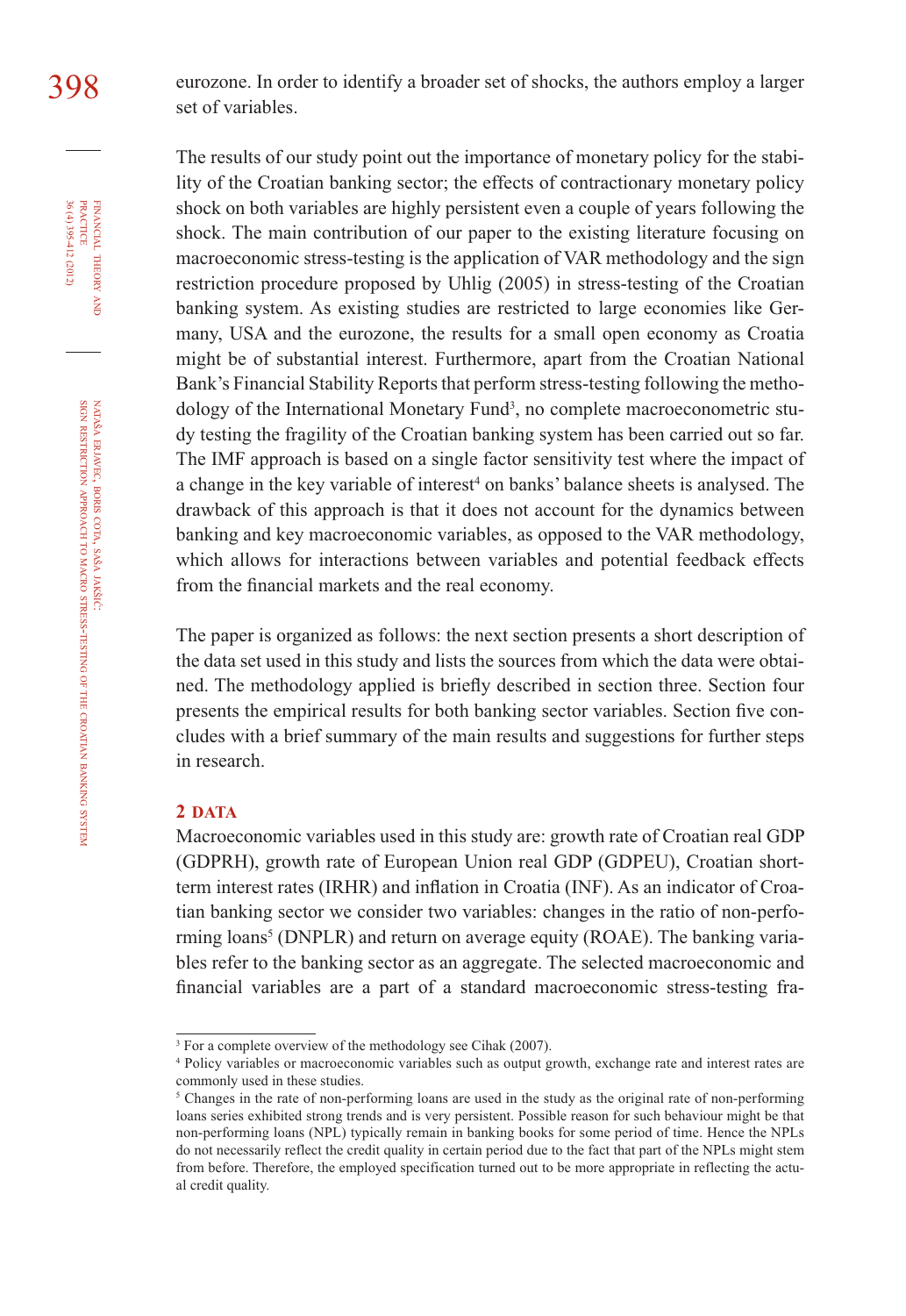mework (Kalirai and Schleicher, 2002; Quagliariello, 2009). The particular choice 309 of the variables is motivated by variable selection in similar studies that use sign restriction approach for macroeconomic stress-testing of the banking sector (Dovern, Meier and Vilsmeier, 2010; Eickmeier, Hofmann and Worms, 2009). We do not employ the exchange rate as an endogenous variable in our study as the changes in the interest rates indirectly reflect the dynamics of the exchange rate (Hoggarth, Logan and Zicchino, 2005)<sup>6</sup>. Data availability restricted the analysis to the period from Q2/2000 to Q2/2010. Quarterly data for the growth rate of real GDP (annualized percentage change on the previous period) for Croatia and EU are taken as reported by Eurostat. The inflation in Croatia is calculated using data on CPI obtained from the IFS database. The source for the short-term interest rates (3-months money market interest rate) is the Zagreb Money Market. Banking variables (the ratio of non-performing loans and return on average equity) are obtained from the Croatian National Bank. The series are seasonally adjusted<sup>7</sup> and presented in graph 1.

#### **GRAPH 1**

-1.5  $0.0 0.5<sup>1</sup>$ 1.0  $1.5 -$ DNPLR 4 8 12 16 20 24 00 01 02 03 04 05 06 07 08 09 ROAE 0 4 6 8 10 14 00 01 02 03 04 05 06 07 08 09 IRHR -16 -12 -8 -4 4 8 12 00 01 02 03 04 05 06 07 08 09 GDPHR -10 -8 -6 -4 -2 4 6 GD PEU -0.8 -0.4 0.0 0.4 0.8 1.2 1.6 2.0 2.4 00 01 02 03 04 05 06 07 08 09 INF 00 01 02 03 04 05 06 07 08 09 10 10 10 00 01 02 03 04 05 06 07 08 09 10 00 01 02 03 04 05 06 07 08 09 10 10 10 00 01 02 03 04 05 06 07 08 09 10 **Changes in the rate of non-performing loans Return on average equity Croatian short-term interest rate Growth rate of Croatian real GDP Growth rate of European Union real GDP Infl ation in Croatia**

*Macroeconomic and banking variables from Q2/2000 to Q2/2010*

*Source: Eurostat, IFS, Croatian National Bank, Zagreb Money Market.*

Both Croatian and EU GDP series seem to have a structural break in the first quarter of 2009 (graph 1). The break is likely to reflect the beginning of the recession period caused by the global financial crisis. To account for the presence of a struc-

10

<sup>6</sup> However, inclusion of the exchange rate as an additional endogenous variable could be a point for further research.

<sup>7</sup> Seasonal adjustment is performed using the TRAMO/SEATS method within DEMETRA statistical program.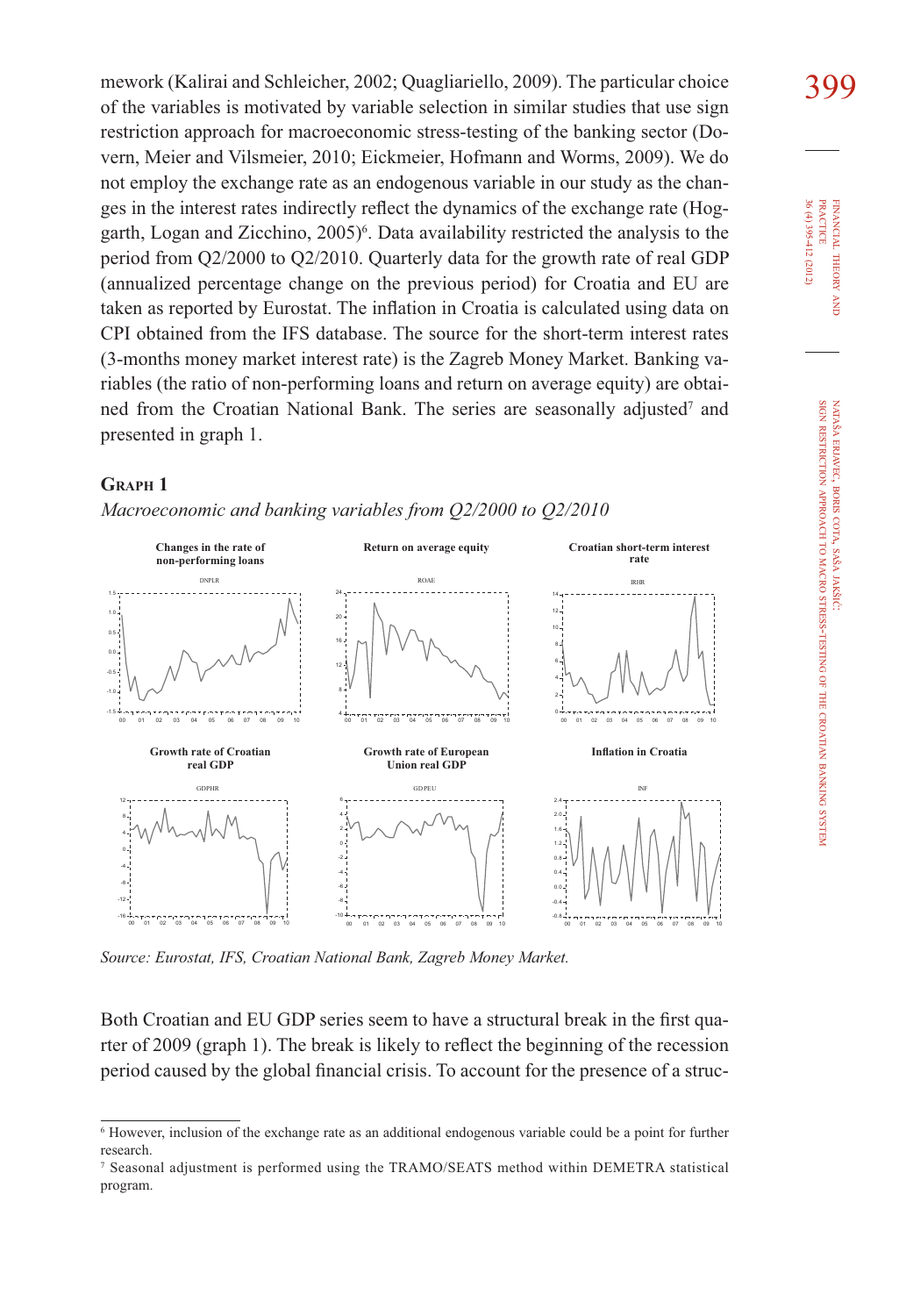FINANCIAL THEORY AND PRACTICE 36 (4) 395-412 (2012) 36 (4) 395-412 (2012) PRACTICE FINANCIAL THEORY

 $400$  tural break, an impulse dummy variable for the first quarter of 2009 was additionally included in the model.

> As a result of a structural break, the descriptive statistics for the variables (table A1 in appendix) show the rejection of the null hypothesis of the normality for both GDP-growth variables and interest rate. Furthermore, on the basis of the unit root ADF tests results (table A2 in appendix) the null of a non-stationarity can be rejected in all cases<sup>8</sup>.

#### **3 METHODOLOGY**

The interaction between the banking sector and the macroeconomy was studied using VAR methodology. The standard VAR model in its reduced form can be written as<sup>9</sup>:

$$
Z_{t} = \Theta_{t} Z_{t-1} + ... + \Theta_{k} Z_{t-k} + u_{t}, \quad u_{t} \approx \text{IN}(0, \Sigma),
$$
 (1)

where  $Z<sub>i</sub>$  is a  $n \times 1$  vector of *n* endogenous variables,  $\Theta<sub>i</sub>$  represents coefficient matrices of size  $n \times n$ , k is a lag length, and  $u_t$  is the vector of error terms with variance-covariance matrix Σ.

After estimating the parameters of a reduced model (1) we are interested in identifying the economically meaningful structural shocks and in analysing the impulse responses of the individual variables to these shocks. In order to perform that, the vector of prediction errors  $u_t$  from model (1), has to be transformed into the vector of structural innovations  $w_t$ , assumed to be orthogonal. This defines a oneto-one mapping from a vector of orthogonal structural shocks  $w_t$  to the reduced form residuals  $u_i$ :

$$
u_t = Aw_t. \tag{2}
$$

In order to find a matrix  $A$  that uniquely solves equation (2) (up to an orthogonal transformation) we have to impose  $n(n-1)/2$  restrictions on matrix A. These restrictions emerge from the orthogonality assumption of structural shocks  $w_t(E \left[ w_t w_t' \right] = I)$  and the covariance structure (symmetry) of the variance-covariance matrix  $\Sigma$  which can be decomposed as:

$$
\Sigma = E[u_{i}u_{i}'] = AE[v_{i}w_{i}']A' = AA'. \tag{3}
$$

<sup>&</sup>lt;sup>8</sup> To be more precise, the results of ADF unit root tests were the trend stationarity of return on average equity, stationarity around zero for the growth rate of EU-27 GDP and no unit root for other variables (changes in the rate of non-performing loans, Croatian GDP growth, interest rate and inflation).

<sup>9</sup> The model can additionally incorporate an intercept, a time trend, dummy variables or additional exogenous variableswhich are excluded from the model for notation simplicity.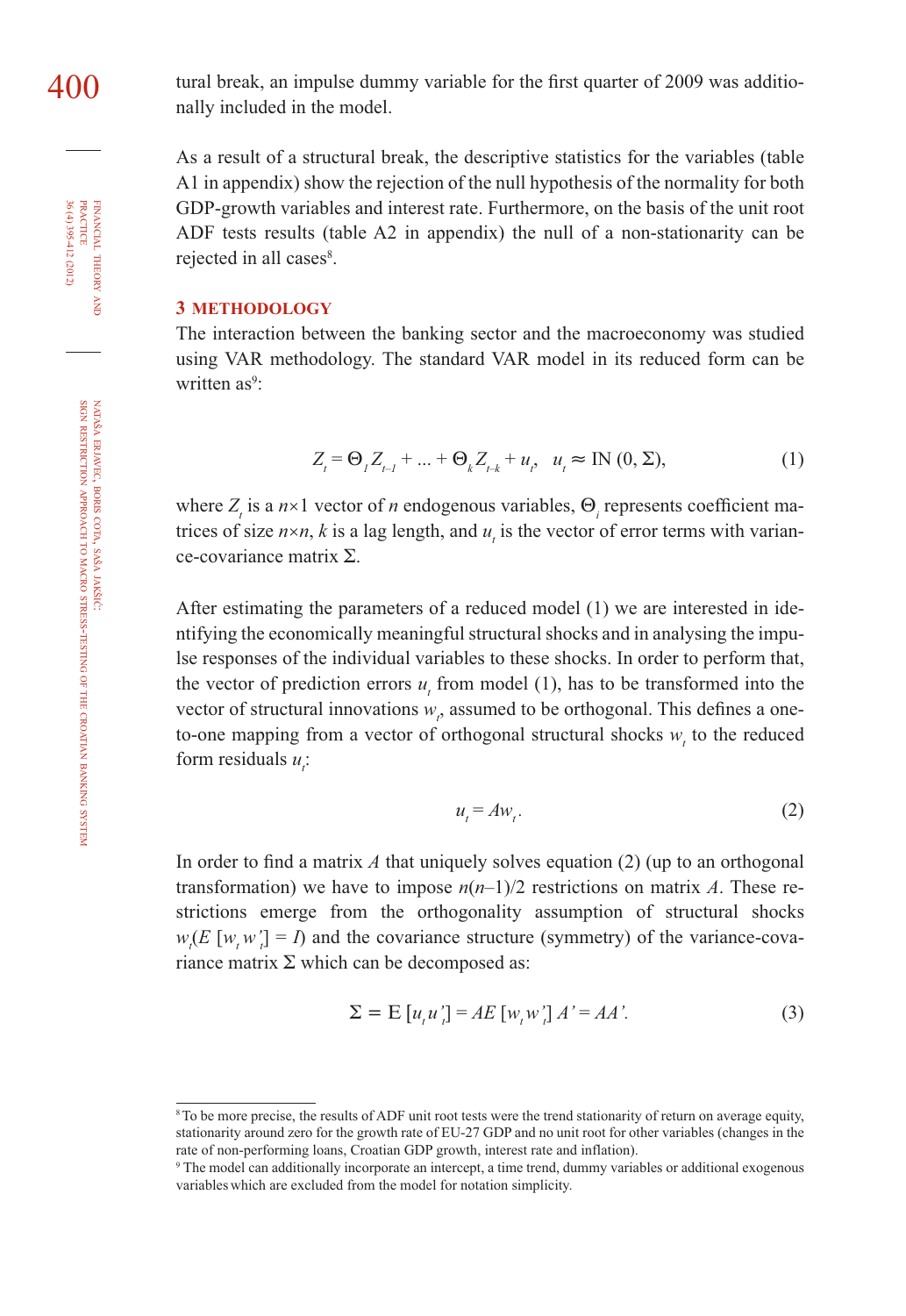FINANCIAL FINANCIAL THEORY AND PRACTICE<br>PRACTICE<br>36 (4) 395-412 (2012) 36 (4) 395-412 (2012) PRACTICE

THEORY

 $(2005)$ . In this approach, which is based on a Bayesian method, the identification of the VAR is achieved by imposing sign restrictions on the impulse responses of a set of variables. The structural shocks  $w_t$  are obtained from  $u_t$  by imposing identifying restrictions, which are incorporated in matrix *A*. Uhlig (2005, Proposition A.1) shows that any impulse vector *a* can be represented as:

In this study we applied the ''pure-sign-restriction approach'' proposed by Uhlig

$$
a = A\alpha,\tag{4}
$$

where  $\alpha$  is a *n*-dimensional vector of unit length and  $\alpha$  is the lower triangular Cholesky factor of  $\Sigma = AA'$ . To identify a structural shock we first obtain the OLS estimates of coefficient matrices  $\Theta_i$  in the VAR. For a given impulse vector  $\alpha$ , the vector of impulse responses of *n* variables at horizon  $K(r_k)$  can be calculated as:

$$
r_{K} = [I - \Theta(\mathbf{B})]^{-1} a,\tag{5}
$$

where  $\Theta$ (B) is a lag polynomial<sup>10</sup>.

Sign restrictions can be imposed on  $m \le n$  variables up to horizons  $\tau = 0, 1, \dots K$ . Identification of the model is then achieved by simulation.

The sign restriction approach is based on the simultaneous OLS estimation of the reduced VAR model and the impulse vector. It is performed in several steps. First, we estimate the VAR and obtain OLS estimates of the parameters;  $\hat{\Theta}_1$ ,  $\hat{\Theta}_2$ ,...,  $\hat{\Theta}_k$ After that we repeatedly draw possible impulse vectors  $\alpha$  and calculate the impulse response functions at horizons  $\tau=0,1,...K$  for all variables in the model. If all these impulse responses satisfy the sign restrictions for all relevant horizons  $\tau=0,1,...K$  we keep the draw, otherwise we discard it<sup>11</sup>. We repeat the previous steps until we have 1,000 appropriate draws. Finally, using the draws kept we calculate the means of the impulse responses and one standard deviation band (the 16th and the 84th percentile)<sup>12</sup>.

<sup>&</sup>lt;sup>10</sup> In terms of lag polynomial model (1) can be written as  $Z_t = \Theta(B)Z_{t-1} + u_t$ , where  $\Theta(B) = \Theta_1 + \Theta_2 B^1 + ...$  $+ \Theta$   $B^{k+1}$ .

<sup>&</sup>lt;sup>11</sup> VAR parameter draws, which do not permit any impulse vector to satisfy the imposed sign restrictions, receive zero prior weight, and VAR parameter draws, which easily permit satisfaction of the sign restrictions, receive more weight (given by the Normal-Wishart prior), Uhlig (2005).

<sup>&</sup>lt;sup>12</sup> For a more detailed exposition of the sign restriction method, see Fry and Pagan (2005), Peersman and Straub (2006) and Uhlig (2005).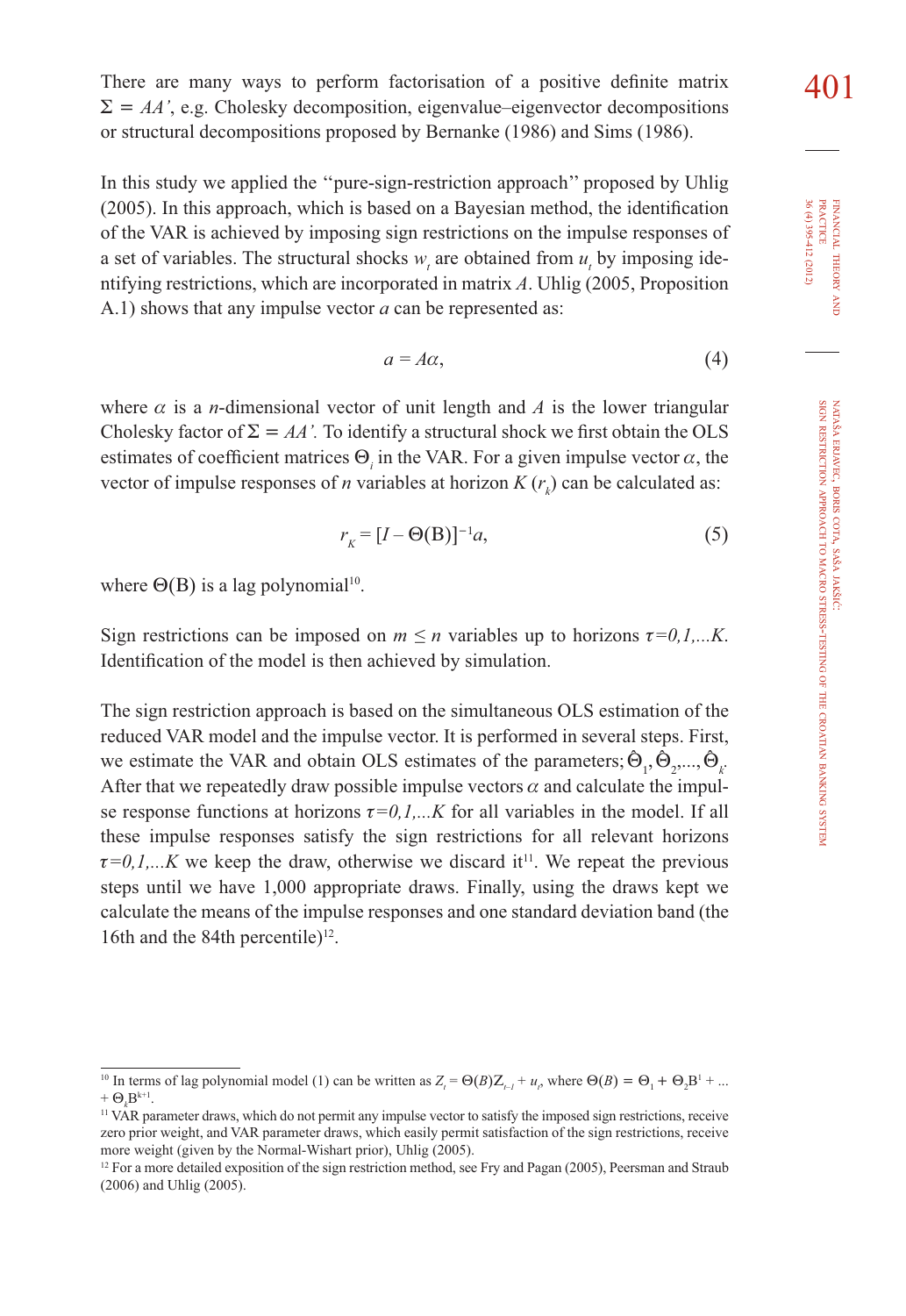$402$  Although the Uhlig sign restriction approach has several advantages<sup>13</sup>, maybe the most important one is that this approach does not impose the strong *a priori* longrun or zero restrictions that are often used in structural VAR modelling. The methodology only makes explicit use of restrictions that researchers often use implicitly, Uhlig (2005). For instance, in our study we only impose the weak prior beliefs that prices should not rise following a surprise rise in interest rates, without any *a priori* theoretical assumption about the banking variable responses to the macroeconomic shocks.

#### **4 EMPIRICAL RESULTS**

The empirical analysis is based on a VAR model incorporating four endogenous variables: Croatian GDP growth (GRRH), interest rate (IRHR), inflation in Croatia (INF), a variable representing the aggregate banking sector and an exogenous variable GDP growth for the European Union (GREU). As a banking sector indicator, we employ changes in the ratio of non-performing loans (Model 1) and return on average equity (Model 2). The lag length is selected according to standard likelihood ratio tests and information criteria (Akaike information criterion with small sample corrections – AIC and Schwarz information criterion, SIC) which turned out to be one for both models (table A3 in appendix).

The impulse response functions are estimated from VAR models. We identify the shocks using a set of sign restrictions imposed on impulse responses. Specifically, we assume that a contractionary monetary policy shock does not lead to increases in prices and GDP or decreases in the interest rates for one quarter following a shock. As a result of a negative demand shock GDP, the prices and the interest rates are assumed to decrease. On the other hand, in response to the negative supply shock GDP is assumed to decrease and prices to increase while the interest rate is left unrestricted since its sign is not clear *a priori* from economic theory.

Since the aim of our paper is to provide a perspective on the responses of banking variables to macroeconomic shocks, sign restrictions are imposed on macroeconomic variables only. The effects of macroeconomic shocks on banking variables are left agnostically open (unrestricted) by design of the identification procedure, which is named "agnostic" for that reason, as stated by Uhlig (2005). Although affected by imposed *a priori* sign restrictions, the findings referring to macroeconomic variables are interesting too. Thus, we additionally report the responses of the macroeconomic variables to the analysed shocks. The imposed sign restrictions are summarized in table 1. The restrictions are imposed on the contemporaneous and one-quarter ahead reactions of the variables.

FINANCIAL

36 (4) 395-412 (2012)

THEORY FINANCIAL THEORY AND PRACTICE 36 (4) 395-412 (2012) PRACTICE

<sup>&</sup>lt;sup>13</sup> For instance, the results are insensitive to decomposition of the residual covariance matrix or variable ordering in the VAR as in a conventional Cholesky decomposition, the parameters of reduced VAR model are simultaneously estimated with the impulse vectors, Uhlig (2005).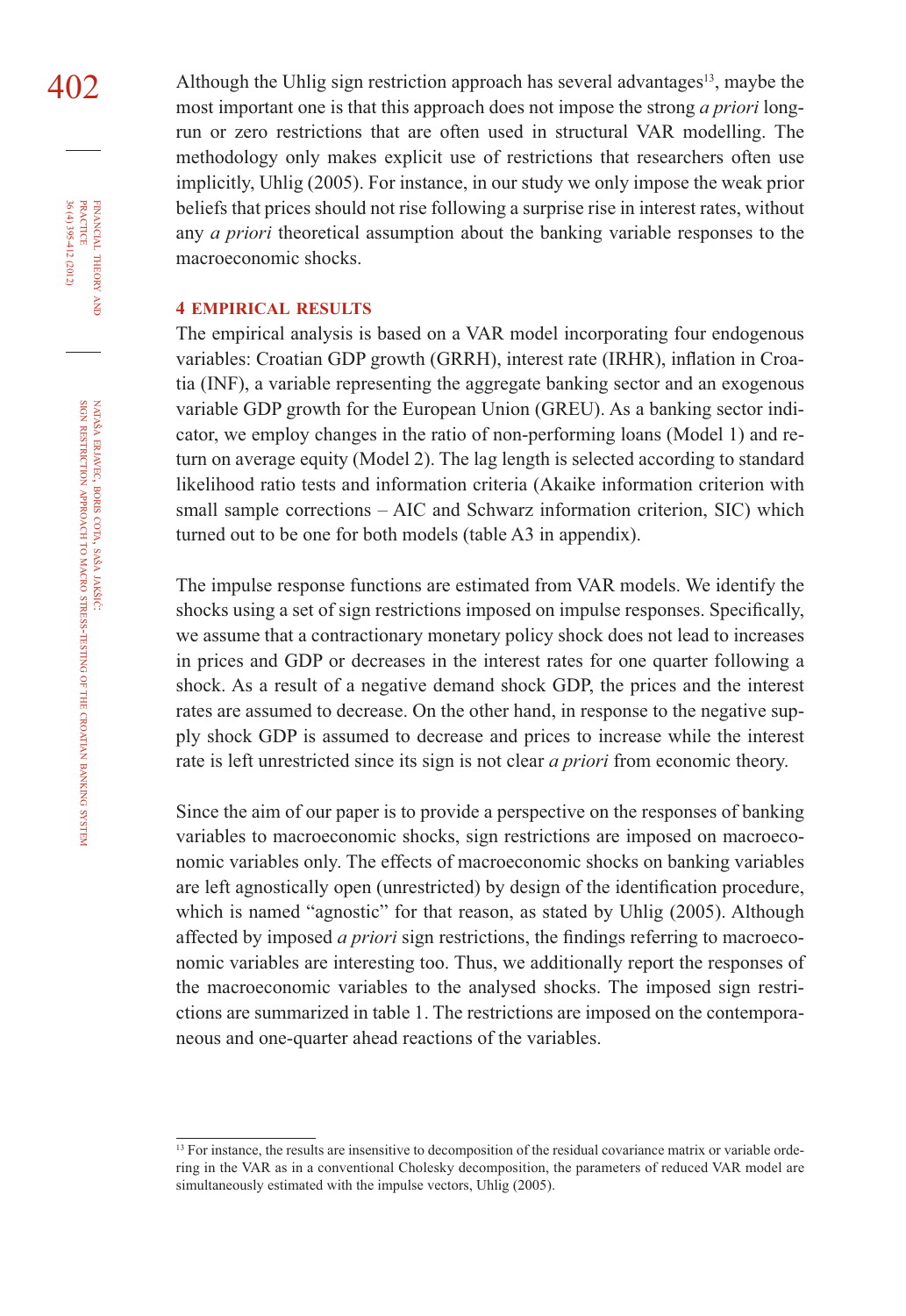### $\frac{1}{403}$   $\frac{403}{403}$ *Sign restrictions*

|                         |  | GDP growth Inflation Interest rate Banking variable |  |
|-------------------------|--|-----------------------------------------------------|--|
| Contractionary monetary |  |                                                     |  |
| shock                   |  |                                                     |  |
| Adverse demand shock    |  |                                                     |  |
| Adverse supply shock    |  |                                                     |  |

*Note: Restrictions are imposed on the contemporaneous and on the first quarter following the shock. "?" indicates no restriction.*

For each variable, we plot means of the sample impulse responses to macroeconomic shocks one standard deviation in size, i.e. a contractionary monetary policy shock, an adverse aggregate demand shock and an adverse aggregate supply shock. Additionally, in order to verify the significance of our results, we report the 16<sup>th</sup> and the 84<sup>th</sup> percentile for the sample of impulse responses.

## **4.1 EMPIRICAL RESULTS FOR THE MODEL USING THE RATE OF NON-PERFORMING LOANS (MODEL 1)**

In this section, we present the results obtained by analysing Model 1 with banking variable changes in the ratio of non-performing loans (DNPLR). Graph 2 shows the impulse responses to a contractionary one standard deviation monetary policy shock.

The response of the system to a contractionary monetary policy shock (graph 2) shows that on impact the credit quality deteriorates. In response to the monetary policy shocks, changes in the ratio of non-performing loans increase instantaneously by almost 10 basis points. After a quarter, the impact increases to 13 basis points, which is about 63% higher compared to the sample average and declines gradually. Croatian GDP growth initially drops by 1.38 percent (48% compared to the sample average). After that considerable decrease, the effect of a contractionary monetary shock to GDP growth fades out within a year. The interest rates rise on impact by 75 basis points (18% higher compared to the sample average) and in about two quarters the effect of the shock diminishes. After the initial drop by 42 basis points  $(56\%$  compared to the sample average) the response of the inflation rate to the contractionary monetary policy shock fades out within a year.

Graph 3 shows the impulse responses to an adverse one standard deviation supply shock. As a result of an adverse supply shock, changes in the ratio of non-performing loans increase about 5 basis points (24% compared to the sample average) but fade out quickly within the following two quarters. Croatian GDP growth rate initially drops by about 1% (34% compared to the sample average), the interest rate increases by 76 basis points (18% higher compared to the sample average) and the inflation rate rises by 38 basis points  $(52\%$  compared to the sample average). Positive response of the interest rate to a supply shock can be viewed as the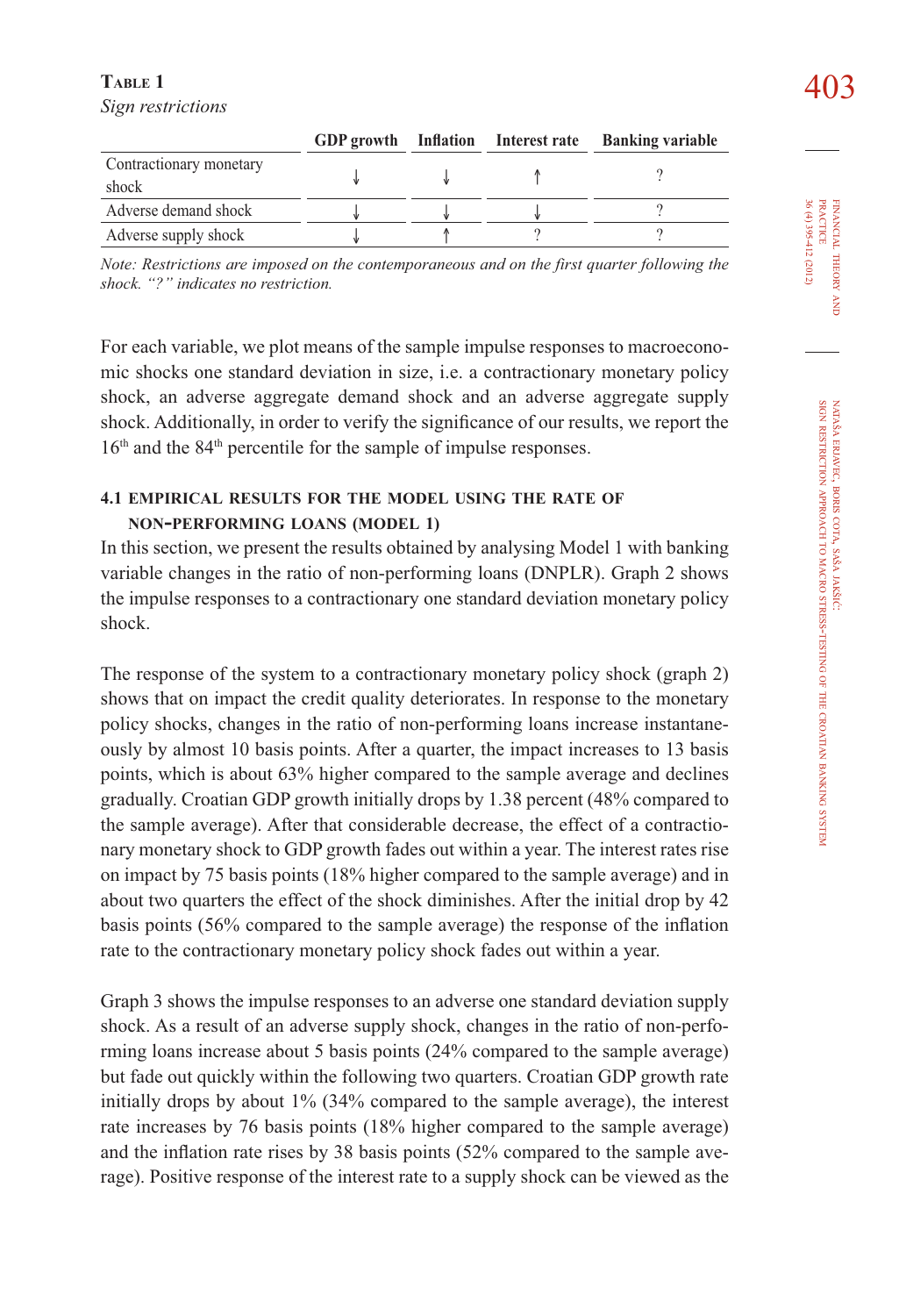404 reaction of the central bank to the increase in prices. To meet the proclaimed goal of price stability, in response to increase in prices central bank raises interest rates. However, the responses are not only smaller in magnitude than the two other types of shocks but also statistically insignificant.





**GRAPH 3**  *Model 1: Impulse responses to an adverse supply shock*



The results with respect to an adverse one standard deviation demand shock (graph 4) show that the demand shock increases changes in the ratio of non-performing

CROATIAN

BANKING

SYSTEM

FINANCIAL

**FINANCIAL**<br>PRACTICE 36 (4) 395-412 (2012) **THEORY** 

36 (4) 395-412 (2012) PRACTICE

THEORY AND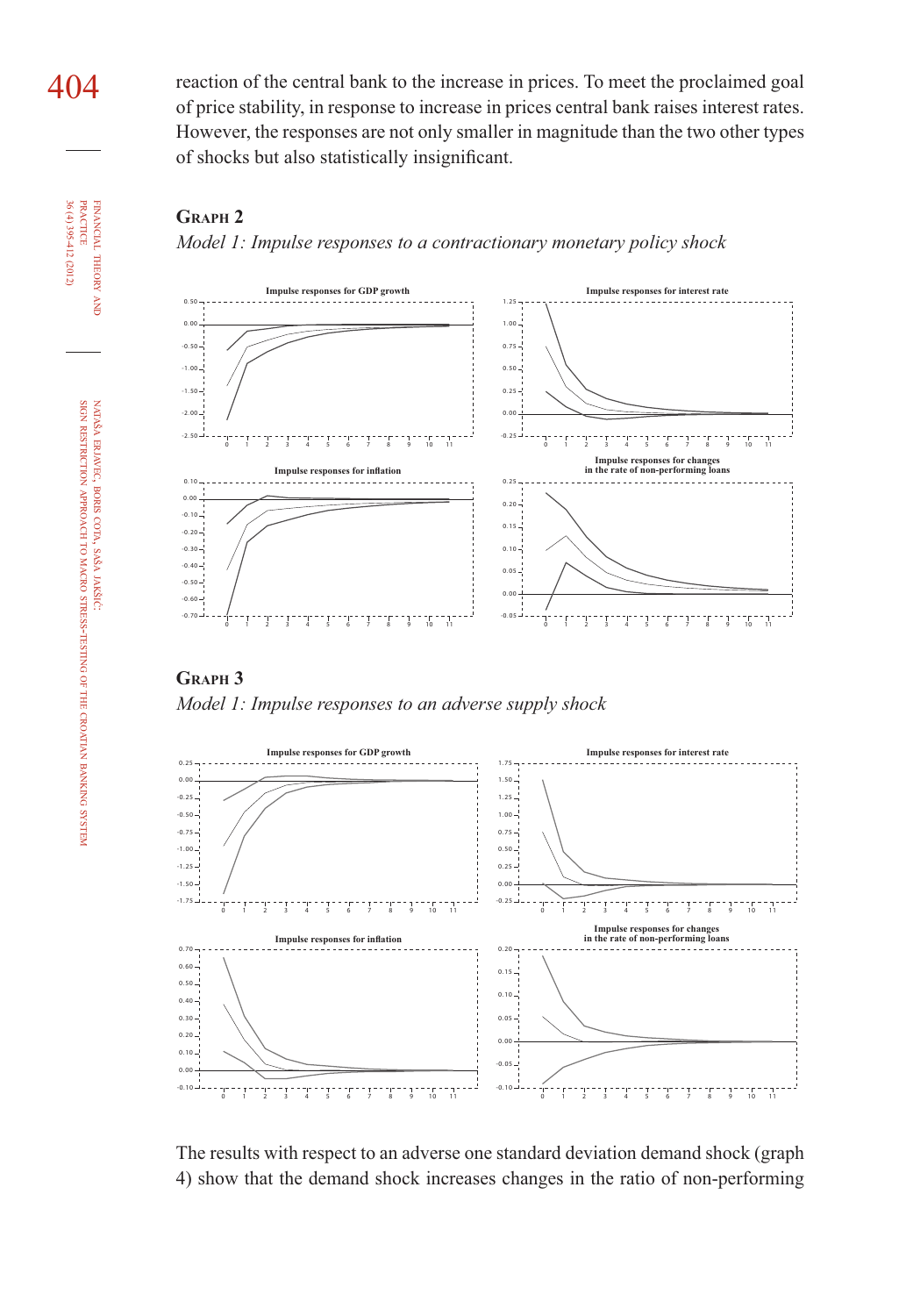loans instantaneously by 8 basis points (39% compared to the sample average).  $\frac{405}{105}$ The responses of macroeconomic variables and changes in the ratio of non-performing loans to an adverse demand shock are more persistent than for a contractionary monetary and an adverse supply shock. Croatian GDP growth rate is dampened by 1.1% (39% lower compared to the sample average), the interest rate decreases by about 86 basis points  $(21\%$  compared to the sample average) and the inflation rate initially drops by 30 basis points (44% compared to the sample average).

### **GRAPH 4**





The obtained results suggest that, on impact, all the analysed shocks deteriorate the credit quality and hence increase the credit risk. The monetary policy shock and demand shock have a significant and more persistent impact on an increase of changes in the ratio of non-performing loans in comparison to the aggregate supply shocks, which fade out quickly and are statistically insignificant. Therefore, the results lead to the conclusion that the Croatian banking sector is more sensitive to monetary policy and aggregate demand shocks and less sensitive to aggregate supply shocks.

Surprisingly, graph 4 shows that the response of changes in the ratio of non-performing loans to a demand shock is persistent in spite of easing of monetary policy (a decrease in interest rates) after the shock. A slowdown in economic activity caused by a demand shock would be expected to give an impetus to the central bank to decrease interest rates in order to stimulate economic recovery. Under such circumstances, the ratio of non-performing loans is expected to decrease as well. However, the results of our analysis tell a different story: in spite of the decrease in interest rates as a response to decline in economic activity, the ratio of non-performing loans remains persistent even three years after the shock. On the

36 (4) 395-412 (2012) **PRACTICE** PRACTICE FINANCIAL 36 (4) 395-412 (2012) FINANCIAL THEORY THEORY AND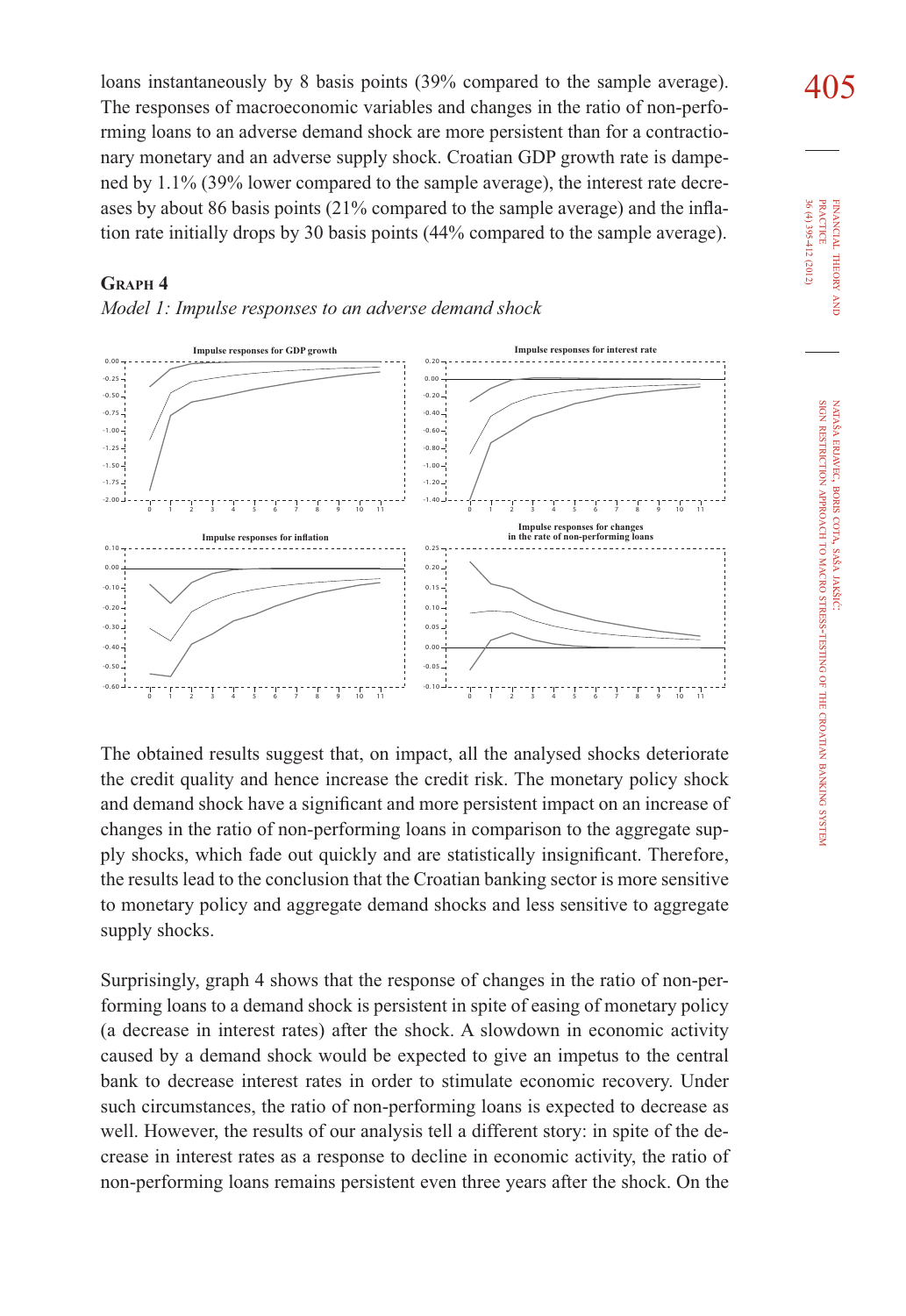**FINANCIAL**<br>PRACTICE 36 (4) 395-412 (2012) 36 (4) 395-412 (2012) PRACTICE FINANCIAL **THEORY** THEORY AND

> NATAŠA ERJAVEC, SIGN RESTRICTION ERJAVEC, BORIS **BORIS COTA,** APPROACH COTA, SAŠA TO SASA JAKŠIĆ: MACRO STRESS-TESTING OF THE CROATIAN BANKING SYSTEM

406 other hand, the responses of macroeconomic variables to the analysed shocks fade out quickly (within a year), regardless of the persistent behaviour of the rate of non-performing loans.

## **4.2 EMPIRICAL RESULTS FOR MODEL WITH RETURN ON AVERAGE EQUITY (MODEL 2)**

The same analysis is performed for Model 2, the one lag VAR model in which the banking sector is represented by variable return on average equity. Graph 5 presents the impulse responses to a contractionary one standard deviation monetary policy shock.

## **GRAPH 5**





The response of the system to a contractionary monetary shock, graph 5, shows that on impact return on average equity decreases by almost 150 basis points (7% compared to the sample average). The magnitude of the response declines over the subsequent periods. However, the impact is still significant over a couple of years. Regarding the responses of the macroeconomic variables to monetary policy shocks, GDP growth decreases instantaneously by 1.7% (57% compared to the sample average) and inflation rate decreases by 43 basis points  $(60\%$  compared to the sample average). After the initial increase by 88 basis points (21% compared to the sample average), the effect of monetary shock on interest rates fades in the following periods, just like the effects on other macroeconomic variables.

Graph 6 shows the impulse responses to an adverse one standard deviation supply shock. As a result of an adverse supply shock, return on average equity decreases by almost 100 basis points (11% compared to the sample average) instantaneously. In the following quarters the effect of a supply shock on the profitability of the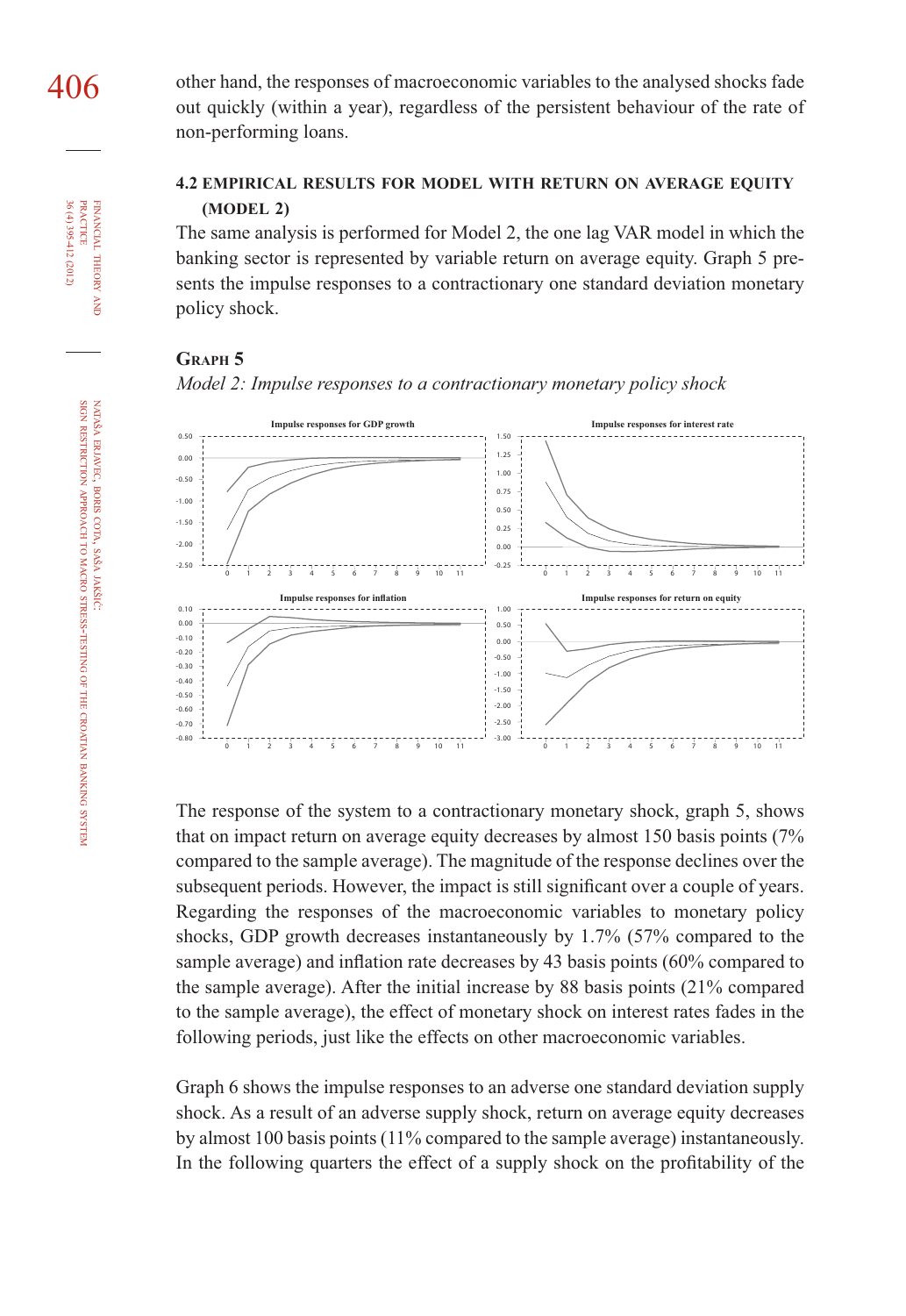banking sector decays. Compared to changes in the rate of non-performing loans,  $407$ the effects on return on average equity are large in magnitude. A supply shock affects the macroeconomic variables as well: on impact, GDP growth decreases by  $1\%$  (36% compared to the sample average), inflation rate increases by 36 basis points (49% compared to the sample average) and interest rates increase by 61 basis points (15% compared to the sample average). The effects of the supply shock to the macroeconomic variables gradually diminish over the following quarters (within a year).

## **GRAPH 6** *Model 2: Impulse responses to an adverse supply shock*



The results with respect to an adverse one standard deviation demand shock (graph 7) show that after an initial decrease by 80 basis points (6% compared to the sample average), the effects of the shock on return on average equity fade within a year. The same applies to the macroeconomic variables. After the initial decrease in GDP growth by  $1.3\%$  (44% compared to the sample average), in the inflation rate by 35 basis points (48% compared to the sample average) and interest rates by 81 basis points (19% compared to the sample average), the effect of the demand shock diminishes within a year.

The results obtained for Model 2 are similar to those previously obtained for Model 1. As in the case of changes in the rate of non-performing loans, a contractionary monetary policy shock has the largest impact on the return on average equity. Demand shocks, although significant in the periods following the shock, fade out within a year. The effects of supply shocks on return on average equity are bigger in magnitude and more persistent than in Model 1 with changes in the ratio of nonperforming loans as a banking indicator. Once again, the results highlight the importance of monetary policy and demand shocks to the Croatian banking sector.

36 (4) 395-412 (2012) **PRACTICE** PRACTICE FINANCIAL 36 (4) 395-412 (2012) FINANCIAL THEORY THEORY AND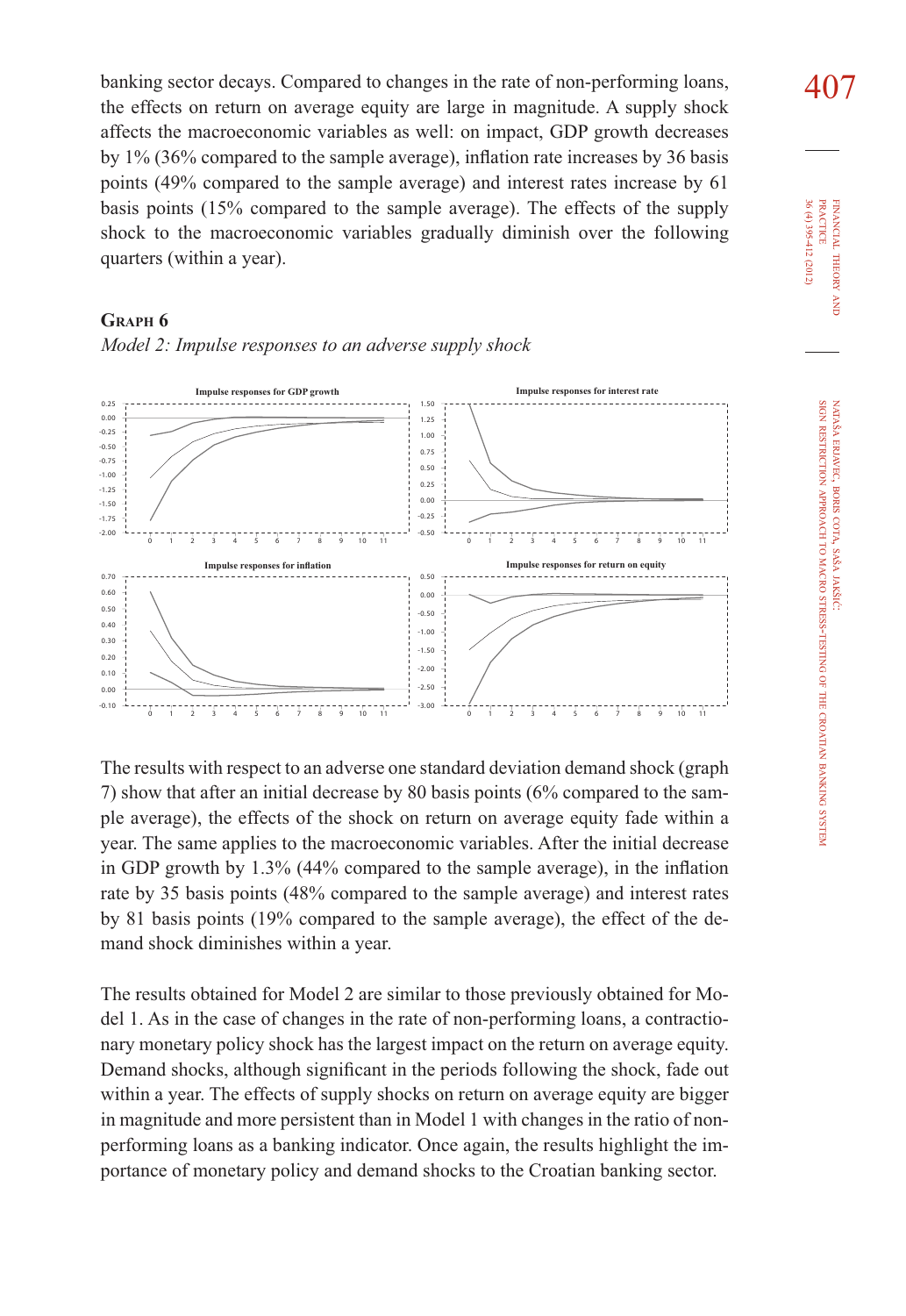## **GRAPH 7** *Model 2: Impulse responses to an adverse demand shock*



#### **5 CONCLUSION**

The paper investigates the impact of macroeconomic shocks on the Croatian banking sector. That is to say, we analyse the responses of financial indicators to a contractionary monetary policy shock, an adverse aggregate demand and an adverse aggregate supply shock. We estimate a monetary VAR model comprising real economic activity, inflation, short-term interest rates and a variable that is an indicator of the aggregate banking sector. The aggregate banking sector in Croatia is represented by two variables: changes in the ratio of non-performing loans and return on average equity. The fact that Croatia is a small open economy is accounted for by an additional exogenous variable that represents the real economic activity of the European Union. In addition to the VAR stress-testing procedures, the paper takes advantage of the sign restriction approach proposed by Uhlig (2005) in identifying the effects of macroeconomic shocks. The estimated impulse response functions suggest that all shocks lead to an increase of credit risk (measured by changes in the rate of non-performing loans) and a decrease of Croatian banking sector profitability (return on average equity).

The results referring to the stress-testing of the Croatian banking sector indicate the importance of monetary policy for both banking indicators. The effects of contractionary monetary policy shocks on the banking sector are highly significant and persistent over a couple of years following the shocks for both banking sector indicators. The aggregate demand shock induces stress in the Croatian banking system as well. The effects of a demand shock are more pronounced and more persistent for changes in the rate of non-performing loans than for return on average equity. Furthermore, the results show that the effects of the supply shocks are statistically insignificant. The impact of supply shock is also smaller in magnitude than those of monetary policy or demand shocks.

FINANCIAL

36 (4) 395-412 (2012) PRACTICE

36 (4) 395-412 (2012) **PRACTICE** FINANCIAL THEORY

THEORY AND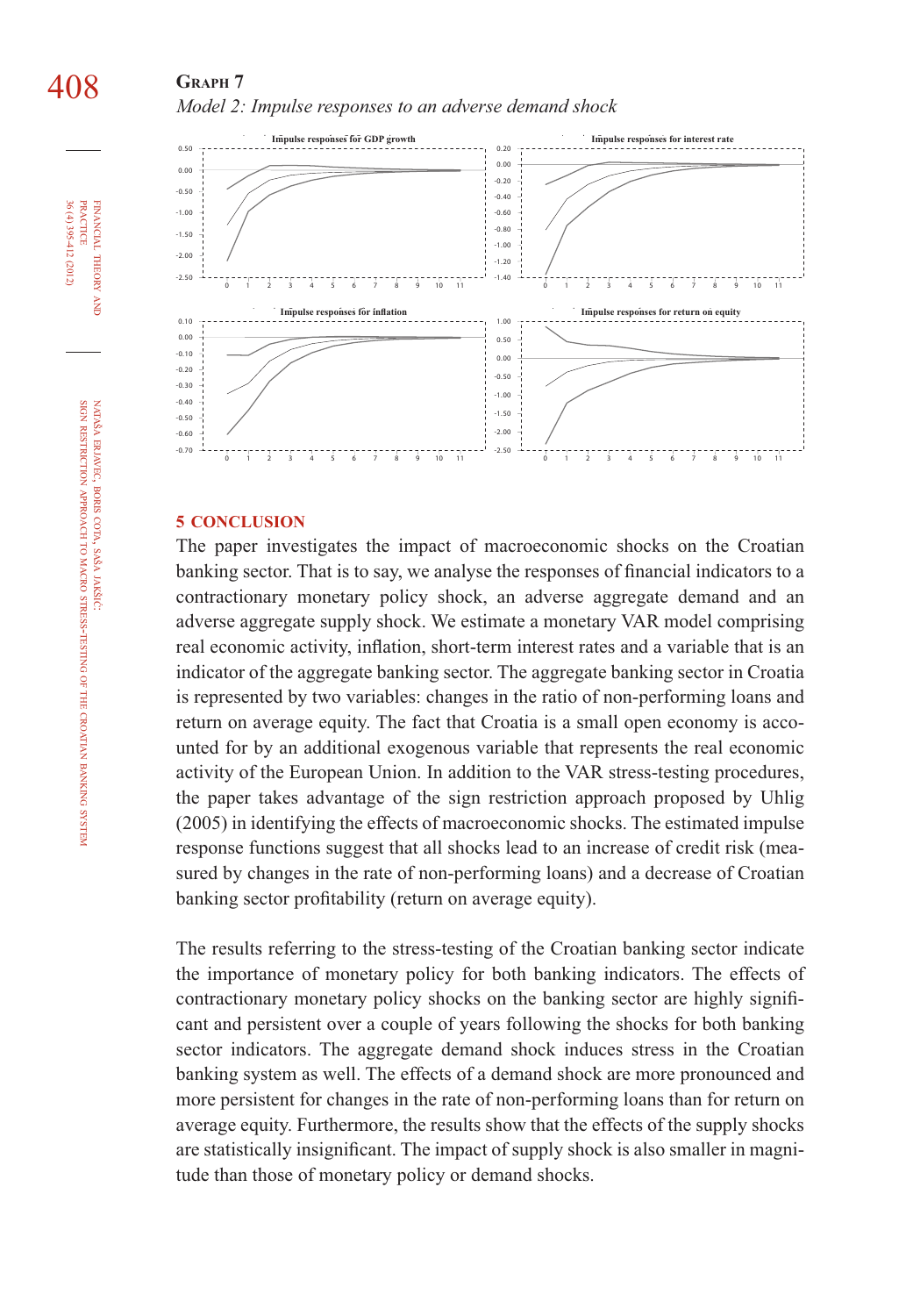The analysis performed shows that in spite of potential shocks, the Croatian  $409$ banking sector has enough capacity to recover from adverse movements in macroeconomic variables, which is associated with the shock-absorbing capacities of its banking system. At the beginning of the year 2011, Croatia's banking sector, which is dominated by foreign ownership, was still highly profitable and strongly capitalised, yielding return on average equity of 6.6% while the capital-to-assets ratio had been stable at the relatively high level of about 14% since 2009. Furthermore, stress tests under the shock scenario<sup>14</sup> performed by the Croatian National Bank show that the banking industry would still be highly capitalised with a capital adequacy ratio at 17.4%. However, a few smaller banks (nine banks holding around 3.5% of banking sector assets) could experience problems due to their capital adequacy ratio falling below the 12% prescribed by the Croatian National Bank (CNB, 2011b).

As an extension of our analysis, possible further steps could include expanding the analysis to a broader set of variables in order to enable the identification of more shocks. However, this is not a feasible solution due to the small number of available observations, as sufficient historical data are often unobtainable. Changes in the methodology or regulatory policy pose an additional problem regarding data quality, and limit the usefulness of the data in the empirical analysis. Therefore, the research could be headed in the direction of employing more appropriate proxies for the identification of the macroeconomic shocks analysed. For instance, the exchange rate could perhaps be a better proxy for identifying the monetary policy shock in Croatia than interest rates, as the Croatian National Bank pursues a tightly managed float. Another possible route is to make a distinction between monetary policy shocks and pure exchange rate shocks to distinguish the part of the exchange rate fluctuations that might be explained as a reaction to relative monetary policy shocks.

36 (4) 395-412 (2012) **PRACTICE** PRACTICE FINANCIAL THEORY FINANCIAL 36 (4) 395-412 (2012) THEORY AND

<sup>&</sup>lt;sup>14</sup> The shock scenario refers to a combination of unlikely but plausible shocks reflecting the impact of unfavourable economic developments. To be precise, the performed stress test under the shock scenario assumes a 0.5% GDP decline and a 10% depreciation of the kuna against the euro.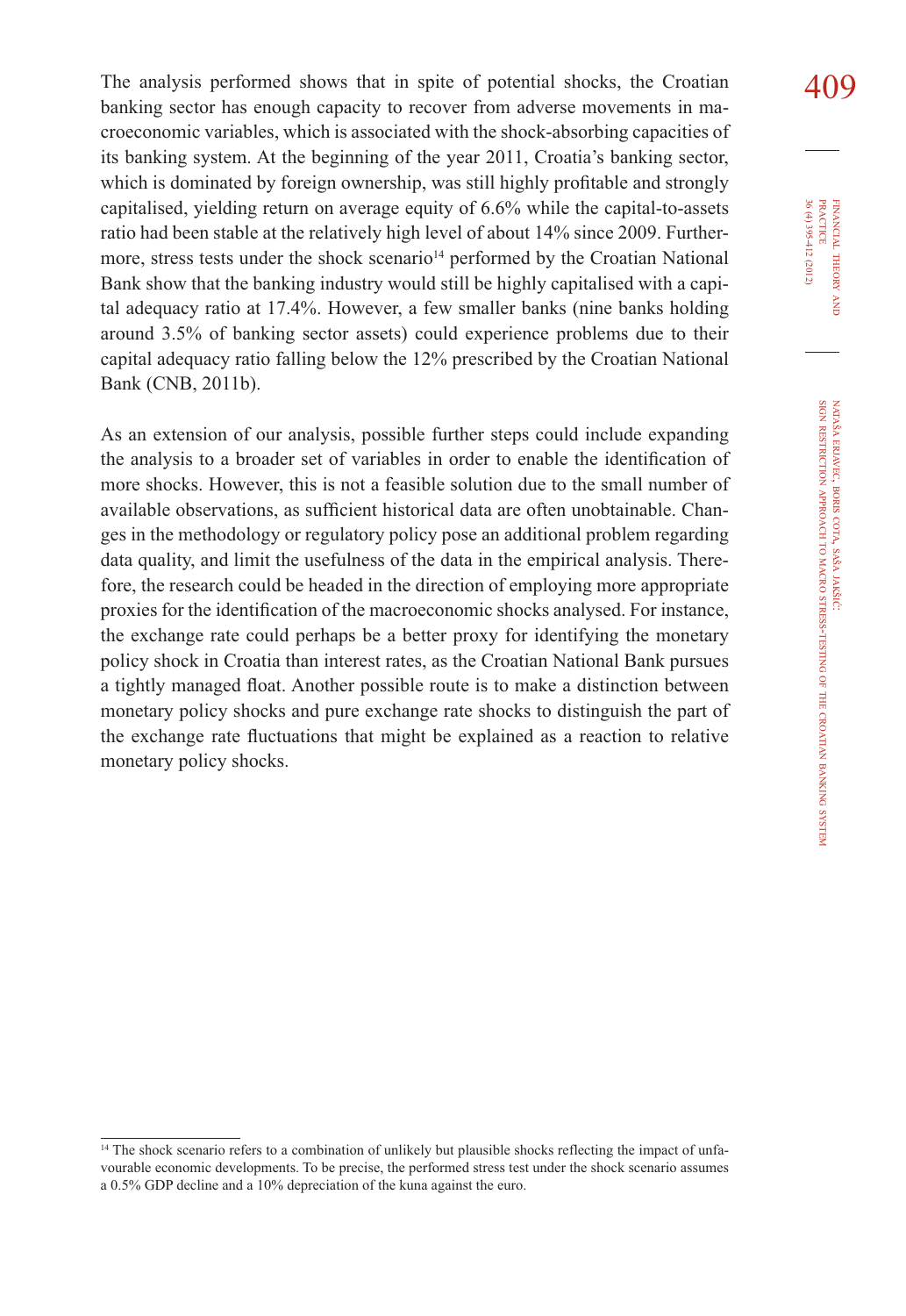# 410 **APPENDIX**

## **TABLE A1**

*Descriptive statistics of the variables*

| <b>Variables</b>       | Mean                                          | <b>Standard deviation</b> | Jarque-Bera<br>normality test |
|------------------------|-----------------------------------------------|---------------------------|-------------------------------|
| Changes in the rate of | $-0.208604$                                   | 0.601225                  | 2.4646                        |
| non-performing loans   |                                               |                           | (0.2916)                      |
|                        | 13.4552<br>3.9810<br>Return on average equity |                           | 0.8062                        |
|                        |                                               |                           | (0.6682)                      |
| Croatian GDP-growth    | 2.9073                                        | 4.4419                    | 75.4682                       |
|                        |                                               |                           | (0.0000)                      |
| EU GDP-growth          | 1.4171                                        | 2.6697                    | 141.3361                      |
|                        |                                               |                           | (0.0000)                      |
| Interest rate          | 4.1474                                        | 2.7483                    | 28.7958                       |
|                        |                                               |                           | (0.0000)                      |
| Inflation              | 0.7339                                        | 0.8012                    | 1.0011                        |
|                        |                                               |                           | (0.6062)                      |

*Note: Figures in parenthesis are the p-values corresponding to Jarque–Bera normality test statistics.*

*Source: Authors' calculation.*

## **TABLE A2**

*The results of Augmented Dickey-Fuller test – variables in levels*

| <b>Variables</b>            | <b>None</b> | Constant  | <b>Trend and constant</b> |
|-----------------------------|-------------|-----------|---------------------------|
| Changes in the rate of non- | $-3.5004$   | $-3.1616$ | $-3.5557$                 |
| performing loans            | (0.0009)    | (0.0298)  | (0.0466)                  |
|                             | $-1.7925$   | $-2.5375$ | $-5.1380$                 |
| Return on average equity    | (0.0697)    | (0.1143)  | (0.0008)                  |
| Croatian GDP-growth         | $-2.7523$   | $-3.2080$ | $-4.2532$                 |
|                             | (0.0071)    | (0.0268)  | (0.0088)                  |
|                             | $-2.3022$   | $-2.6028$ | $-2.4216$                 |
| EU GDP-growth               | (0.0223)    | (0.1006)  | (0.3636)                  |
| Interest rate               | $-2.2764$   | $-3.5201$ | $-3.6071$                 |
|                             | (0.0237)    | (0.0123)  | (0.0415)                  |
|                             | $-3.6053$   | $-5.5132$ | $-5.4298$                 |
| Inflation                   | (0.0006)    | (0.0000)  | (0.0003)                  |

*Note: Figures in parenthesis are the p-values corresponding to Augmented Dickey-Fuller test statistics. The optimal number of lags is chosen according to LM test for residual serial correlation of order 12 by adding lags until LM test fails to reject no serial correlation at 5% level.*

*Source: Authors' calculation.*

36 (4) 395-412 (2012) FINANCIAL THEORY AND PRACTICE 36 (4) 395-412 (2012) PRACTICE FINANCIAL THEORY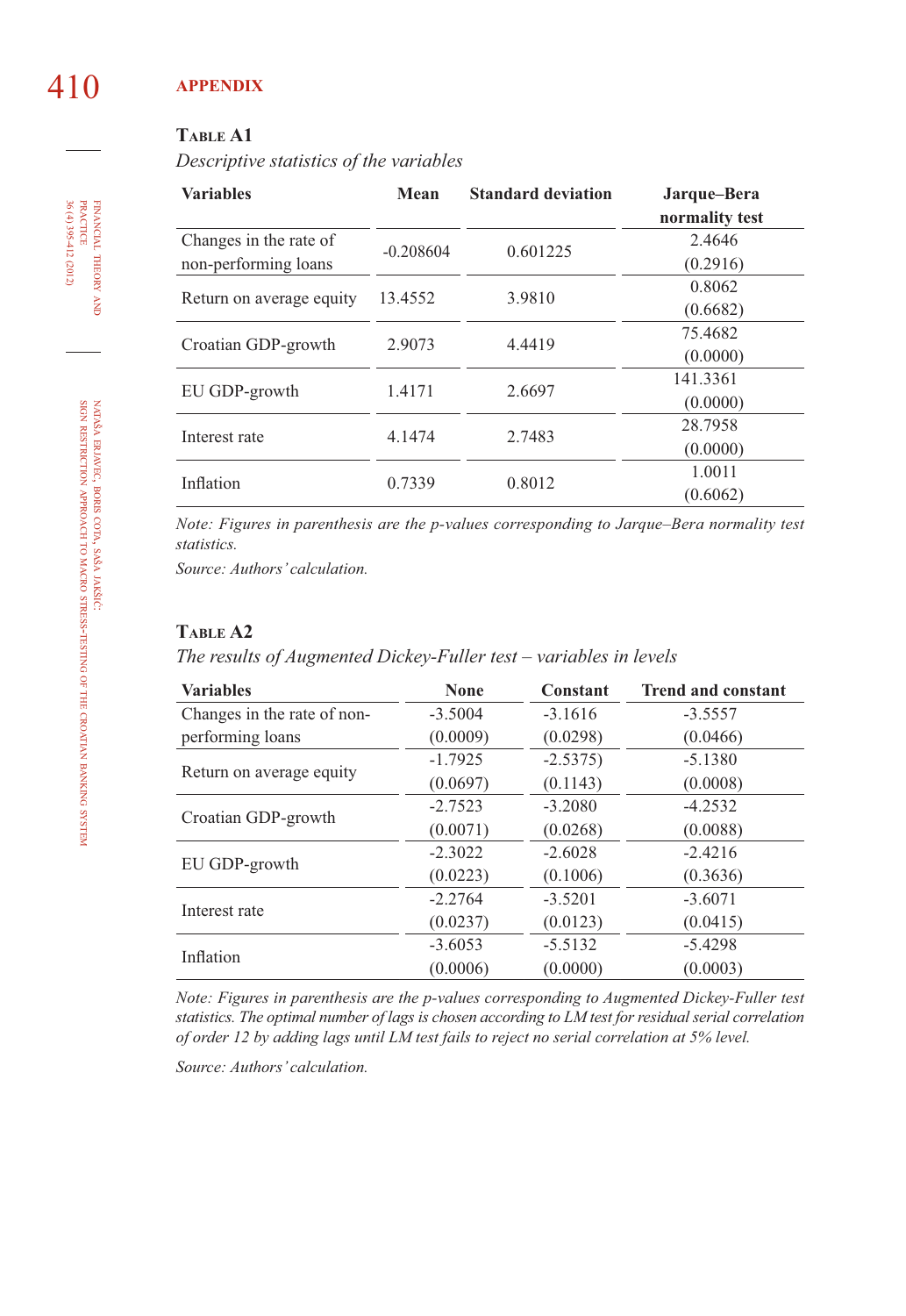| TABLE A3                                  | 411 |
|-------------------------------------------|-----|
| The results of VAR lag selection criteria |     |

| <b>Variables</b>                        | VAR lag select criteria |           |            |         |              |
|-----------------------------------------|-------------------------|-----------|------------|---------|--------------|
|                                         | Lags                    | AIC       | <b>SBC</b> | LR      | Test p-value |
| Changes in the rate of                  |                         | 12.40204* | 13.32673*  |         |              |
| non-performing loans                    | 2                       | 13.23115  | 14.09784   | 41.3948 | 0.0005       |
| <b>DNPLR</b>                            | 3                       | 14.82734  | 14.90458   | 40.7433 | 0.0006       |
|                                         | 4                       | 17.23080  | 15.03545   | 65.7760 | 0.0000       |
|                                         | Lags                    | AIC       | <b>SBC</b> | LR      | Test p-value |
| Return on average equity<br><b>ROAE</b> |                         | 17.38909* | 18.26138*  |         |              |
|                                         | $\overline{c}$          | 17.66775  | 18.62982   | 61.8003 | 0.0000       |
|                                         | 3                       | 19.34933  | 19.81817   | 30.5313 | 0.0154       |
|                                         | 4                       | 20.94492  | 19.79856   | 76.7183 | 0.0000       |

*Note: Akaike information criterion (AIC) with small sample corrections, Schwarz information criterion (SIC), likelihood ratio test (LR Test) and corresponding p-value for LR test. Source: Authors' calculation.*

FINANCIAL

THEORY FINANCIAL THEORY AND<br>PRACTICE<br>36 (4) 395-412 (2012) 36 (4) 395-412 (2012) PRACTICE